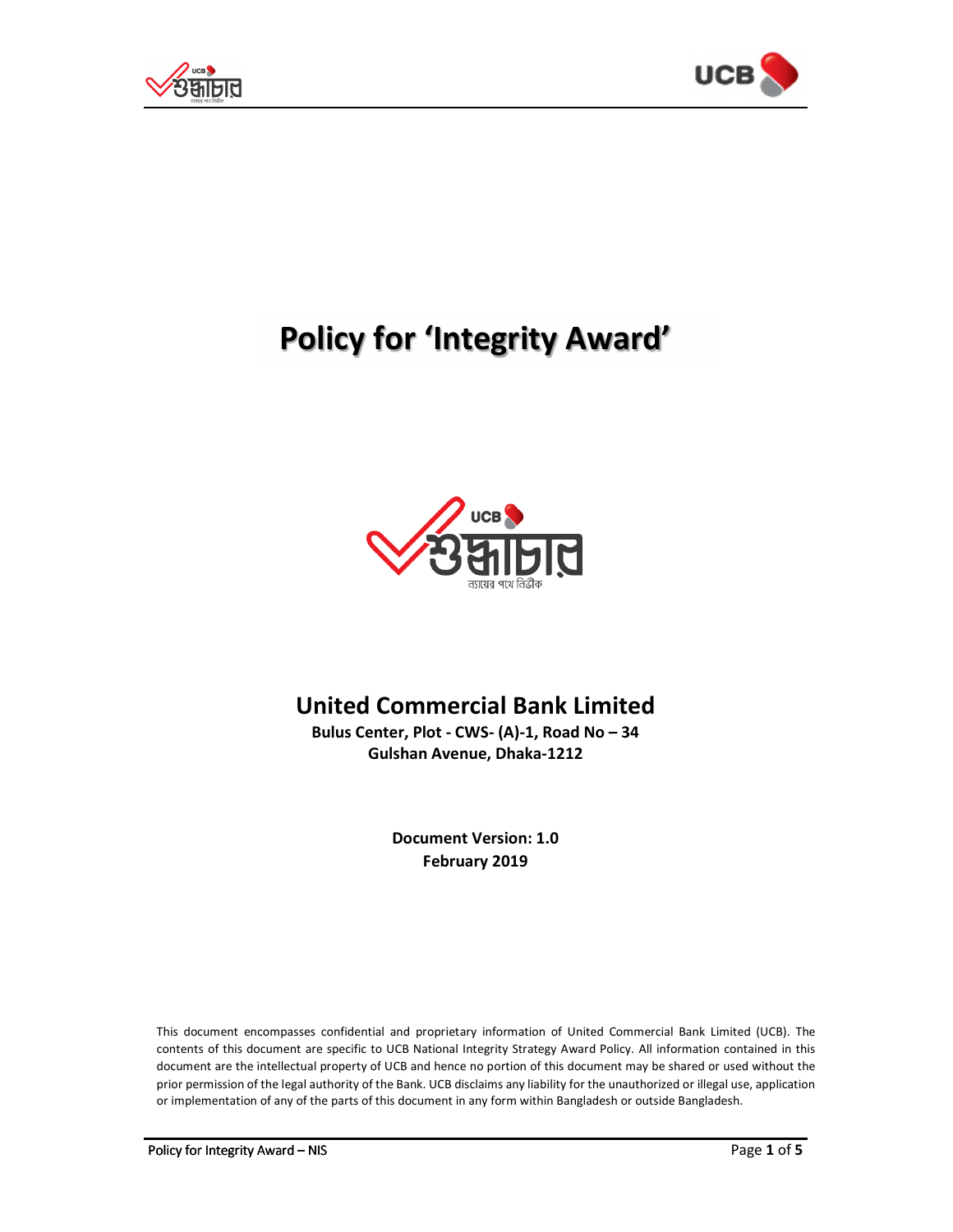



#### 03.02.2019

## **Contents**

#### **Prepared by:**

- 1. Mr. Arif Quadri Additional Managing Director
- 2. N. Mustafa Tarek Deputy Managing Director
- 3. Md. Abdullah Al Mamoon Deputy Managing Director
- 4. Mohammed Khorshed Alam Senior Executive Vice President
- 5. Shireen Sultana First Vice President
- 6. Fahmida Sharmin Vice President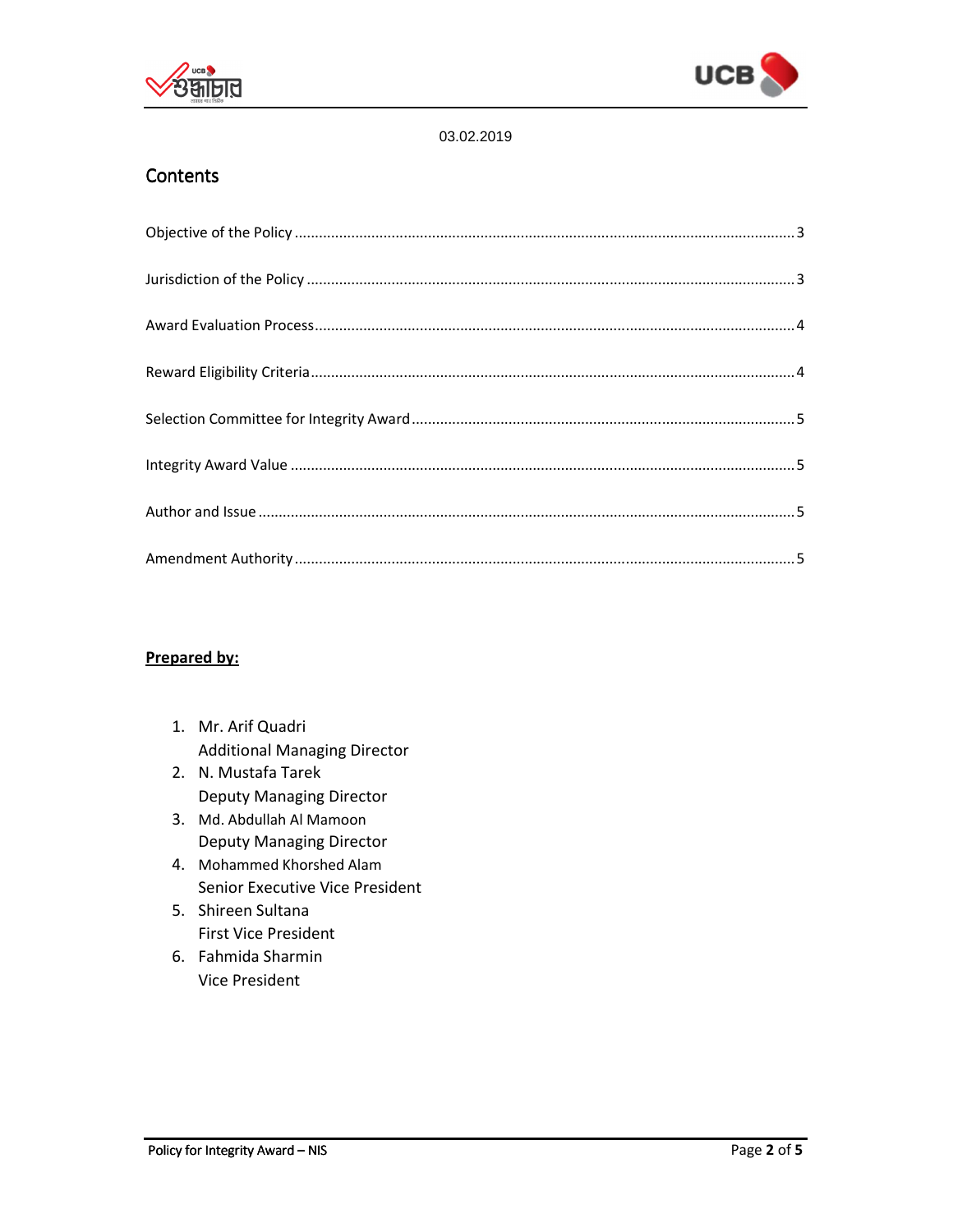



# **1. Introduction**

Government of the People's Republic of Bangladesh formulated National Integrity Strategy (NIS) named as '**Sonar Bangla: National Integrity Strategy (NIS) of Bangladesh'** duly approved by the Cabinet Division in its meeting of October 18, 2012 in order to prevent corruption and promote integrity. A `National Integrity Advisory Council' headed by the Honourable Prime Minister and an 'Executive Committee' of the council led by the Finance Minister have been established for the implementation of this strategy. In each Ministry/Division, an 'Ethics Committee' and an 'Integrity Focal Point' have also been nominated for ensuring the properly and effectively implementation of NIS.

In alignment to the '**Commitment for Golden Bengal: National Integrity Strategy (NIS) of Bangladesh'**, all the scheduled banks in Bangladesh have been instructed by Bangladesh Bank to ensure the implementation of NIS to prevent corruption and to enhance integrity in their respective jurisdictions. Accordingly, '**Integrity Awards**' have also been introduced for honouring and rewarding Officials/Employees/Support Staff in the Government, civil society as well as private sector for their outstanding contributions for prevention of corruptions and promotion of integrity.

This '**Policy for Integrity Award**' of United Commercial Bank Limited (UCB) has been formulated for recognizing and rewarding the employees of UCB. This is prepared in line with Policy for "Integrity Award "of Bangladesh Bank circulated vide BRPD Circular No-8 dated August 8, 2018.

# **2. Objective of the Policy**

The objective of the policy is to encourage the employees of the Bank to abide by the code of conduct of the Bank and National Integrity Strategy Bangladesh to prevent corruption and promote integrity as well as uphold the ethical standard through rewarding the outstanding achiever(s) at least once in each year.

# **3. Jurisdiction of the Policy**

This policy will be applicable for all permanent and contractual (including peon, messenger, guards etc.) employees of the Bank as stated hereunder:

- i. **Category A**: Senior Executive Vice President to Chief Executive Officer
- **ii. Category B**: First Vice President to Executive Vice President
- iii. **Category C**: Vice President and below officials of the Bank (including officials working in cash department)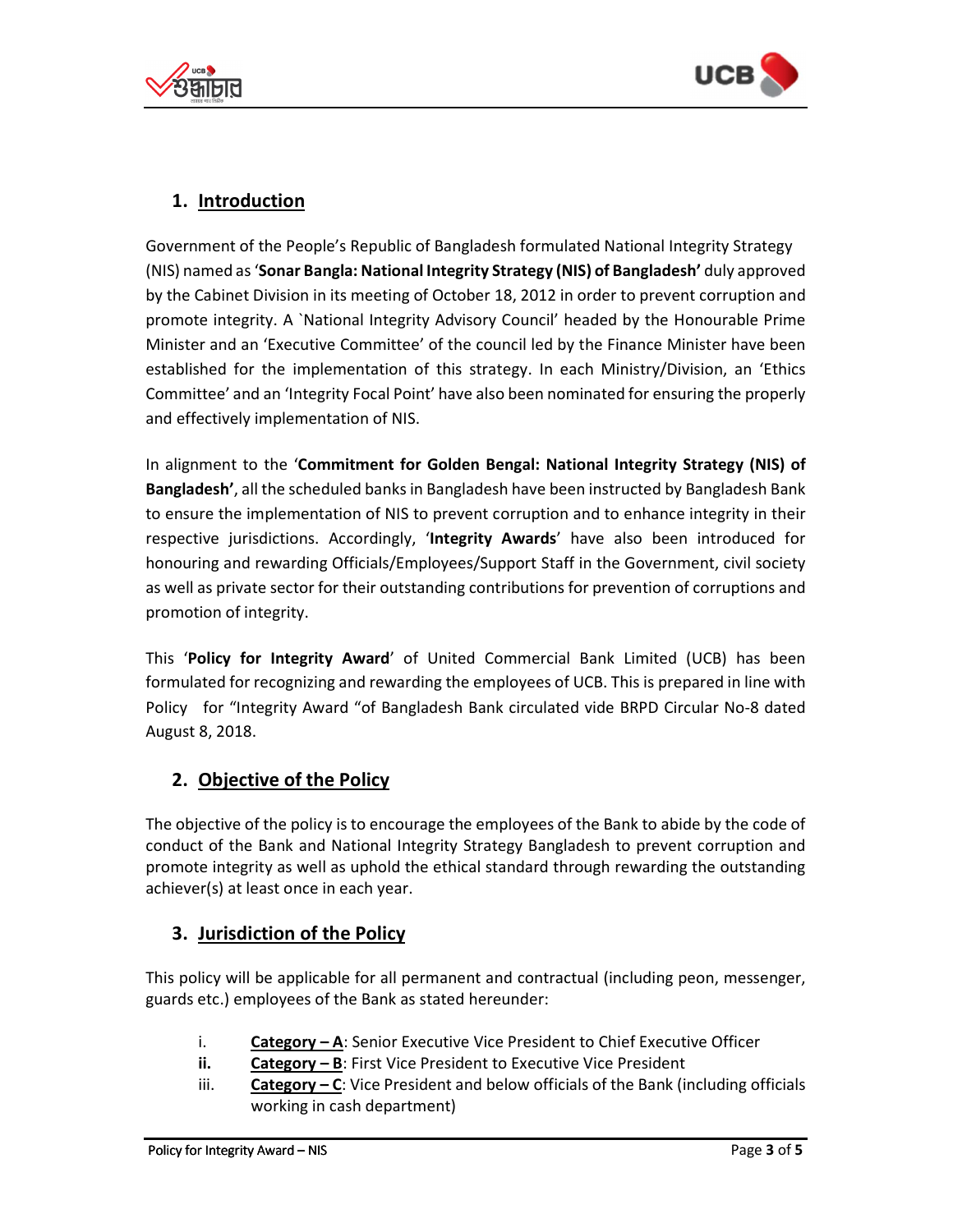



- **iv. Category D**: Head of Branches (Will not be eligible in any other category)
- v. **Category E**: Other Staffs (Peons, Messengers, Guards etc.)

### **4. Award Evaluation Process**

The procedure of recommending and selecting the officers and staffs for 'Integrity Award' will be made based on the defined indicators and procedures mentioned in this policy. The assessment will be made on the following 20 different indicators of 100 marks:

| <b>SL</b> | <b>Indicators</b>                                                       | <b>Number</b> | <b>Mark obtained</b> |
|-----------|-------------------------------------------------------------------------|---------------|----------------------|
| 1.        | Professional knowledge and skills/competencies                          | 5             |                      |
| 2.        | Demonstration of honesty                                                | 5             |                      |
| 3.        | Reliability/dependability and dutifulness                               | 5             |                      |
| 4.        | Discipline                                                              | 5             |                      |
| 5.        | Conducts/behaviours with colleagues                                     | 5             |                      |
| 6.        | Conducts/behaviours with customers/service takers                       | 5             |                      |
| 7.        | Respectfulness to the code of conducts of the organization              | 5             |                      |
| 8.        | Capability of coordination/ leadership                                  | 5             |                      |
| 9.        | Proficiency in information technology                                   | 5             |                      |
| 10.       | Occupational, Health and Environmental Security Awareness               | 5             |                      |
| 11.       | Commitment/loyalty to the organization                                  | 5             |                      |
| 12.       | Innovation and creativity practice                                      | 5             |                      |
| 13.       | Activeness/Agility in implementing of Annual Budget/Target/Action Plan  | 5             |                      |
| 14.       | Use of social media                                                     | 5             |                      |
| 15.       | Protecting the privacy/confidentiality of information                   | 5             |                      |
| 16.       | Presentation skills / any other special activities                      | 5             |                      |
| 17.       | Interest in modernization/innovation/transformation of the organization | 5             |                      |
| 18.       | Cooperation in resolving/managing complaints                            | 5             |                      |
| 19.       | Interest in relevant laws and regulations and compliance aptitudes      | 5             |                      |
| 20.       | Other activities as defined/assigned by the authorities                 | 5             |                      |
|           | <b>Total</b>                                                            | 100           |                      |

#### **5. Reward Eligibility Criteria**

An officer/staff must fulfil the following eligibility criteria for taking in to consideration for the '**Integrity Award**' that will be given in **every calendar year**:

- a. At least 3 (three) years of consecutive work (from date of joining in UCB ) experiences.
- b. The best officer/staff for the award will be selected based on the total number obtained in the assessment indicators.
- c. An officer/staff must obtain minimum 80 marks to be eligible for the awards.
- d. Officer/staff obtained the highest marks will be eligible for the award.
- e. Selection will be made through lottery if number of officers/staffs obtain same marks.